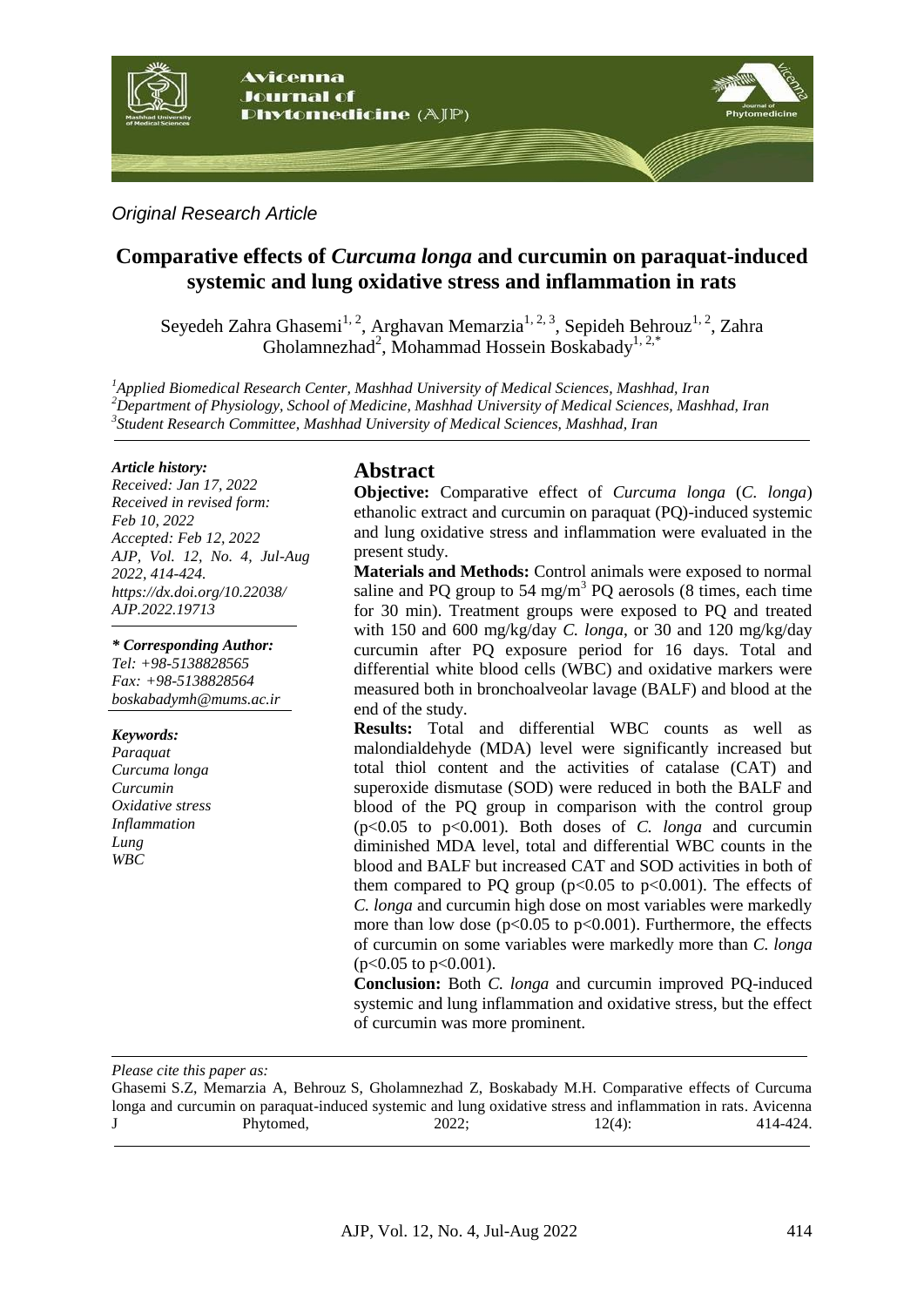# **Introduction**

Agrochemicals such as paraquat (PQ) have widely been used in agriculture. PQ is a herbicide (Dinis-Oliveira et al., 2008) that might induce a serious hazard to human health (Chen et al., 2009; Kim et al., 2008) and PQ poisoning severity is dependent on the doses used (de Maglia et al., 2000). The possible mechanisms of PQ toxicity is inducing inflammation and oxidative stress by the generation superoxide anion (Hu et al., 2019) . PQ poisoning can leads to the disruption of nicotinamide adenine dinucleotide phosphate (NADPH) (Morán et al., 2010).

In the traditional medicine of southeast Asian countries such as India and China, *Curcuma longa* L. *(C. longa)* has been used for the treatment of common cold and asthma (Debjit Bhowmik et al., 2009). *C. longa* also, is used as a functional food and a spice in food preparation (Kocher et al, 2015). Curcumin (diferuloylmethane) (3– 4%) is the main active constituent of the plant, which is responsible for its vibrant yellow color, consist of curcumin I, curcumin II and curcumin III (Kumar et al., 2011).

Different studies showed *C. longa* antiinflammatory, anti-asthmatic (Chen et al., 2015; Shakeri et al., 2017), relaxant (Emami et al., 2017), antioxidant (Srinivas et al., 1992) and immunomodulatory effects by modulating the balance of regulatory T cells (Tregs) /T-helper (Th) in a mouse model of asthma (Shin et al., 2015).

Curcumin also showed antiinflammatory (Jurenka, 2009), antioxidant (Trujillo et al., 2013), hepatoprotective (Koffler et al., 2000), relaxant (Emami et al., 2017), and anti-asthma properties (Shakeri et al, 2017; Boskabady et al., 2018) in various clinical and experimental studies. The anti-inflammatory, antioxidant, and immunomodulatory properties of *C. longa* and curcumin were reviewed recently, which documented their modulatory effects on various inflammatory mediators, cytokines and oxidant markers (Chainani-Wu, 2003; Memarzia et al., 2021).

In the present study, the effects of *C. longa* and curcumin on PQ-induced lung and systemic inflammation and oxidative stress in rat were examined.

# **Materials and Methods Animal and groups**

Thirty Wistar rats (male, weighted 200– 250 gr) were purchased from the Faculty of Medicine animal house, Mashhad University of Medical Sciences (MUMS) and were maintained in plexiglass cages with free access to food and water, 22 $\pm$ 2°C, humidity of 54 $\pm$ 2%, and 12 hr light/dark cycle during the experimental period. The ethics committee of Mashhad University of Medical Sciences approved the animal experiments (IR.MUMS.MEDICAL.REC.1397.148).

| Tuesday of a complete the complete subsequent of the paradoxic and a comment protocol |                                           |                                   |              |
|---------------------------------------------------------------------------------------|-------------------------------------------|-----------------------------------|--------------|
| groups                                                                                | Exposure                                  | Treatment                         | Abbreviation |
| Control                                                                               | Aerosol of saline                         | -                                 |              |
| Paraquat                                                                              | Aerosol of paraquat, 54 mg/m <sup>3</sup> |                                   | PС           |
| C. longa                                                                              | $\epsilon$                                | $150 \text{ mg/kg/day}$           | $Cl-L$       |
|                                                                                       | $\epsilon$                                | $600 \frac{\text{mg}}{\text{kg}}$ | $Cl-H$       |
| Curcumin                                                                              | $\epsilon$                                | $30 \frac{\text{mg}}{\text{kg}}$  | $Cu-L$       |
|                                                                                       | $\epsilon$                                | $120 \text{ mg/kg/day}$           | $Cu-H$       |

Table 1. Various studied groups, their exposing to saline or paraquate and treatment protocol

Animals in control (C) group were exposed to normal saline and to paraquat (PQ, Sigma Aldrich Co, China,) aerosol (with dose of 54 mg/m3) in PQ group, (every other day, 8 times, 30 min in each time), (Burleigh-Flayer & Alarie, 1987) during 16 days. PQ or saline aerosols were delivered to head box of animal dimensions 15×18×30 cm (Amin et al., 2021). Four groups were treated with 150 and 600 mg/kg/day *C. longa* extract (Shakeri et al., 2017) or 30 and 120 mg/kg/day curcumin (Shakeri et al., 2018) for 16 days by gavage after the end of PQ exposure period (Heydari et al., 2019) (n=5 in each group). *C. longa* and curcumin were administered by gavage.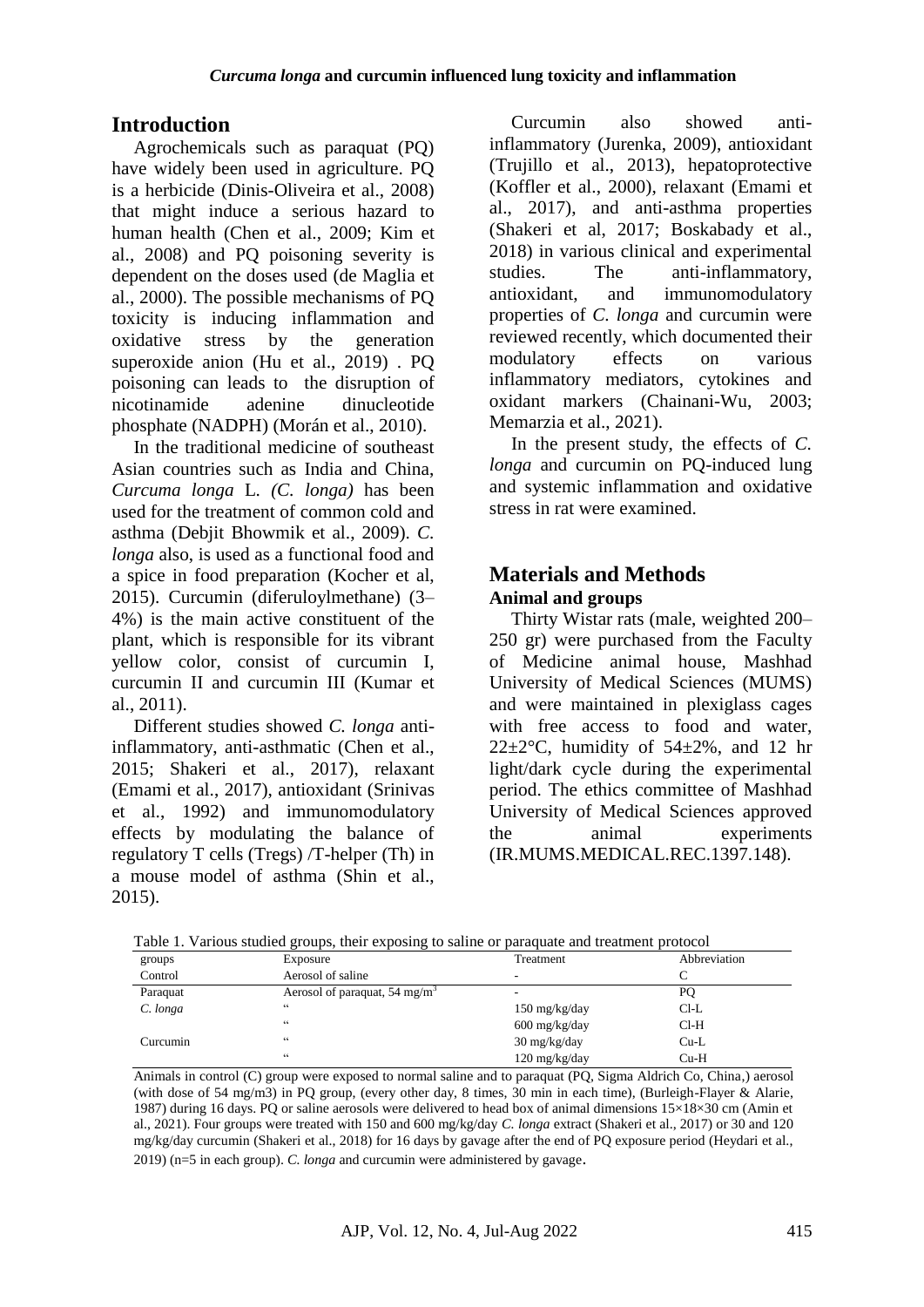#### **Ghasemi** *et al.*



Figure 1. Protocol of animal's exposure to PQ (54 mg/m<sup>3</sup>) aerosol and treatment with the extract of *Curcuma longa* and curcumin.

Rats were randomly allocated to six groups (n=5 in each group) as described in Table 1. The method of animal exposure to PQ and saline aerosols as well as the method of treating animal to *C. longa* and curcumin were briefly described in the legend of Figure 1 (Amin et al., 2021).

### **Plant and extract**

*C. longa* rhizomes (100 gr) were homogenized with ethanol 96% (Sigma-Aldrich Chemical Co., St. Louis, MO, USA) at a ratio of 1:10 (plant: ethanol) at 37°C for 3 days and occasionally shook. The extract was filtered and concentrated (under reduced pressure at 45°C in an Eyela. Heidolph, Schwabach, Germany) rotary evaporator as described previously ( Shakeri F, Boskabady MH., 2017). The extract yield was 15% (1.5 gr out of 10 gr rhizomes powder). Qualitative and quantitative determination of curcumin in the extract was also described in our previous study (Shakeri et al., 2017).

## **Blood and bronchoalveolar lavage fluid preparation**

At the end of the treatment period, the animals were anesthetized by intraperitoneal (i.p.) injection of 1.6 gr/kg of urethane. The blood samples were taken from the heart and one ml of the blood samples were dispensed into the anticoagulant containing for WBC counting. For measurement oxidative stress markers, the serum of the remaining blood samples was prepared and stored at −70°C.

Bronchoalveolar lavage fluid (BALF) was prepared as follows, after removal of the lungs from the chest BALF was obtained by washing the right lung with 1 ml normal saline for five times (total 5 ml) through tracheal cannula. The BALF was then centrifuged at 2500 rpm at 4°C for 10 min (Saadat et al., 2020). Cellular deposition was used for total and differential WBC count, and the collected supernatant was stored at −70°C for measurement of oxidative stress markers.

## **Counting of total and differential white blood cell (WBC)**

Total WBC in the BALF and blood was counted using a hemocytometer (in a Burker chamber) in duplicate. From the cell pellet of the BALF and blood sample, a smear was prepared and stained with Wright-Giemsa for the differential WBC count. Differential MBC counts were then determined according to standard morphologic protocol under the light microscope (Saadat et al., 2019).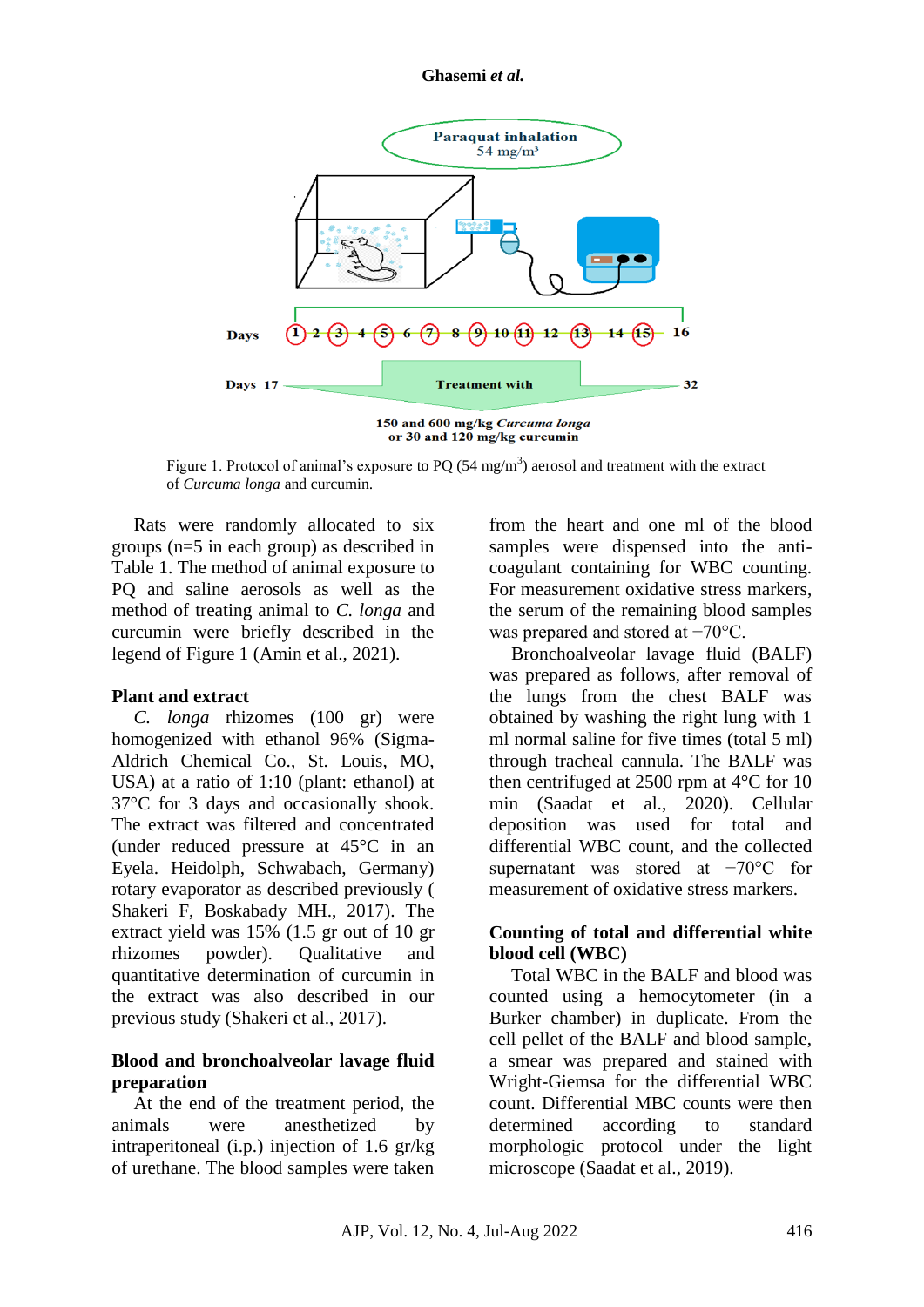### **Oxidant markers measurement**

The level of MDA and activities of CAT and SOD were measured according method described in our previous study (Saadat et al., 2019).

#### **Statistical analysis**

The results were compared among different groups using one-way analysis of variance (ANOVA) and Tukey's multiple comparison test. Data were shown as mean $\pm$ SEM. The value of p<0.05 was considered as the level of statistical significance.

## **Results**

## **The results of WBC (total and differential)**

## **The effects of paraquat**

Exposure of rats to inhaled PQ (54  $mg/m<sup>3</sup>$ ) resulted in a significant increase in total and all differential WBC both in the BALF and the blood except lymphocyte

count in the blood  $(p<0.05-p<0.001$ , Figures 2-5).

#### **The effects of** *C. longa* **extract treatment**

Treatment with high dose of the *C. longa* extract significantly decreased neutrophil count in the blood and the BALF and eosinophil count in the BALF (p<0.05 for all cases), (Figures 2-5). The effect of high dose of the extract on neutrophil count both in the blood and in the BALF was significantly higher than its low dose (p<0.05 for the BALF and  $p<0.01$  for the blood),  $(p<0.05$  for the BALF and  $p<0.01$  for the blood).

In the blood, the effect of the extract high dose on monocyte count was significantly higher than its low dose. However, in the BALF there were not significant differences between two doses of the *C. longa* extract on that of WBC (total and differential counts (Figure 2).



Figure 2. White blood cells (WBC, total and differential) counts in blood of the control group (C), group exposed to 54 mg/m<sup>3</sup> paraquat aerosol (PQ), and groups exposed to PQ and treated with 150 and 600 mg/kg/day *C. longa* or 30 and 120 mg/kg/day curcumin (Cl-L, Cl-H, Cu-L and Cu-H respectively), (in each group, n = 5). \*p<0.05 compared to the control group;  $+p<0.05$  and  $+p<0.01$  compared to the PQ group;  $p<0.05$  and \$\$p<0.01 comparison between two doses of *C. longa*, and curcumin; # p<0.05 and ## p<0.01, comparison between *C. longa* and curcumin. The results are shown as mean±SEM. One-way ANOVA and Tukey's test was applied for comparisons among different groups.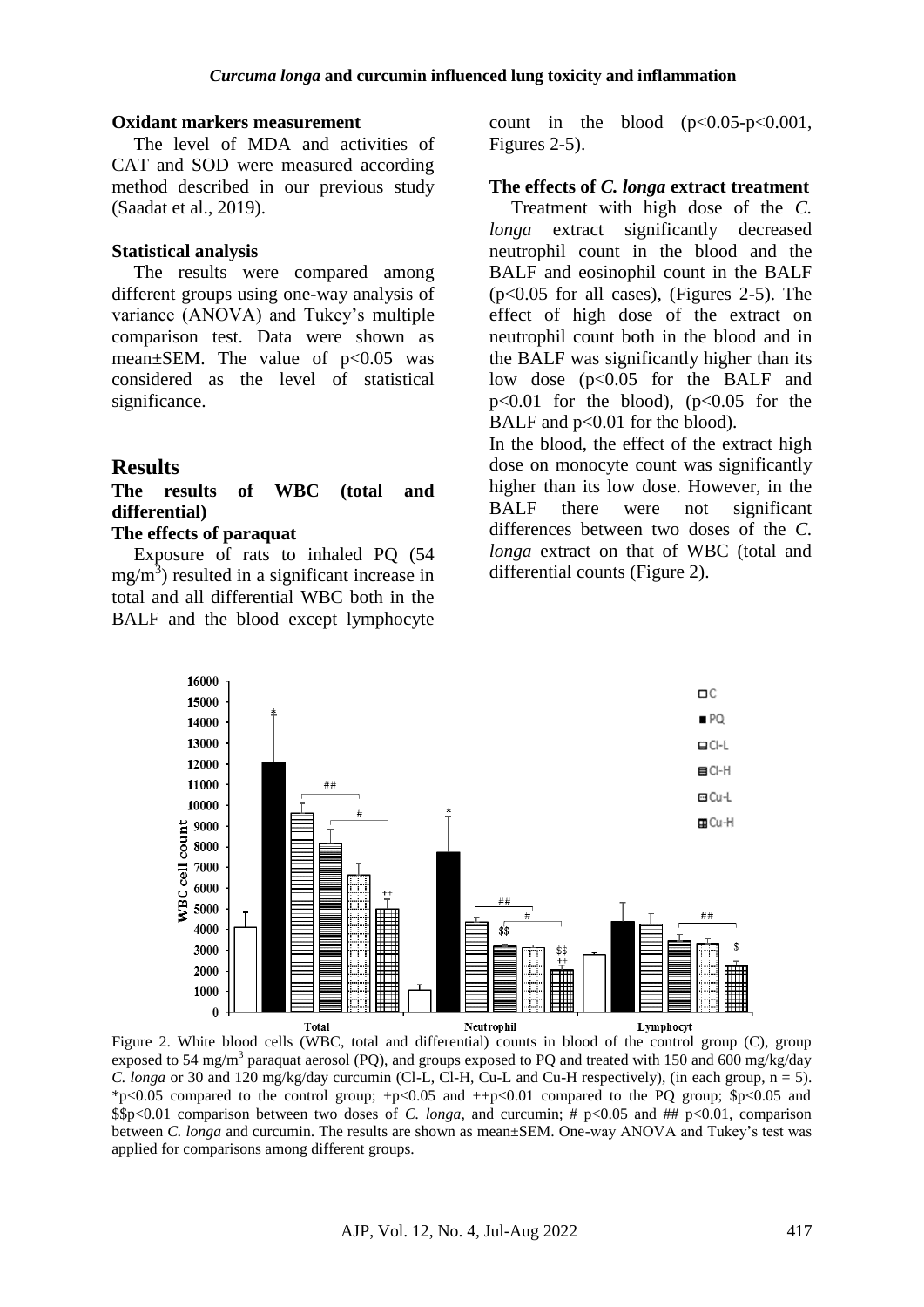#### **Ghasemi** *et al.*



Figure 3. Eosinophil and monocyte counts in white blood cells (WBC) in blood of the control group (C), group exposed to 54 mg/m<sup>3</sup> paraquat aerosol (PQ), and groups exposed to PQ and treated with 150 and 600 mg/kg/day *C. longa* or 30 and 120 mg/kg/day curcumin (Cl-L, Cl-H, Cu-L and Cu-H respectively), (in each group, n=5). \*\*p<0.01 and \*\*\*p<0.001 compared to the control group; ++p<0.05, compared to the PQ group; \$\$p<0.01 comparison between two doses of *C. longa*, and curcumin; #p<0.05, comparison between *C. longa* and curcumin. The results are shown as mean±SEM. One-way ANOVA and Tukey's test was applied for comparisons among different groups.



Figure 4. Total white blood cells (WBC), neutrophil and lymphocyte counts in the bronchoalveolar lavage fluid (BALF) of control group (C), group exposed to  $54 \text{ mg/m}^3$  paraquat aerosol (PQ), and groups exposed to PQ and treated with 150 and 600 mg/kg/day *C. longa* or 30 and 120 mg/kg/day curcumin (Cl-L, Cl-H, Cu-L and Cu-H respectively), (in each group, n=5). \*p<0.05, \*\*p<0.01, and \*\*\*p<0.001 compared to the control group; +p<0.05, +++p<0.001 compared to the PQ group; \$p<0.05, \$\$ p<0.01 comparison between two doses of *C. longa*, and curcumin; #p<0.05, ## p<0.01, and ### p<0.001 comparison between *C. longa* and curcumin. The results are shown as mean±SEM. One-way ANOVA and Tukey's test was applied for comparisons among different groups.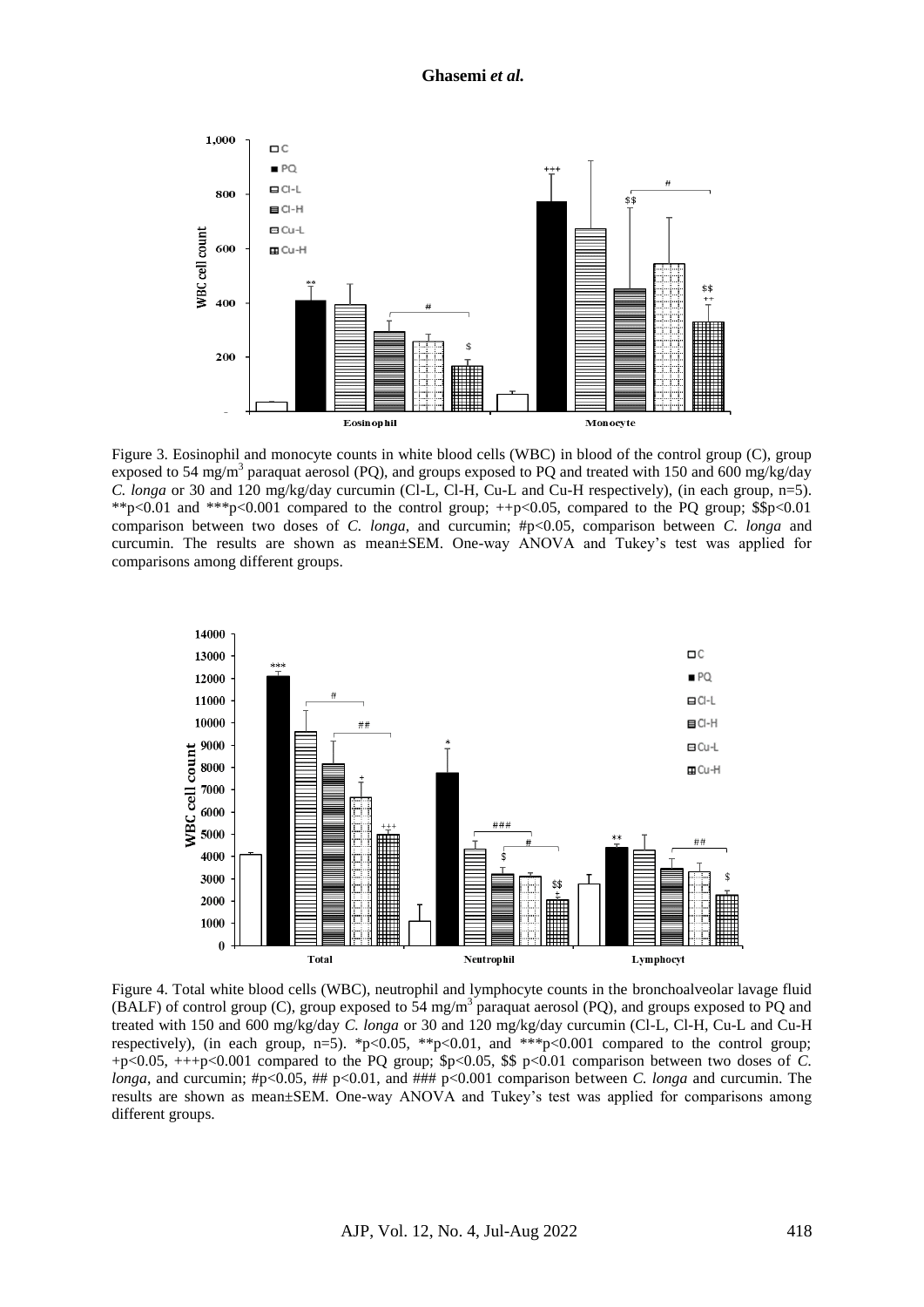### **The effects of curcumin treatment**

Total WBC and neutrophil counts both in the blood and the BALF as well as eosinophil count in the BALF were significantly reduced in groups treated with

both doses of curcumin ( $p<0.05-p<0.001$ ). Lymphocyte counts both in the BALF and the blood, and eosinophil count in the blood were also significantly reduced in the group treated with high dose of the

curcumin ( $p<0.05$  for all cases). Monocyte counts were also significantly reduced in the groups treated with high dose of the curcumin and *C. longa* in the blood  $(p<0.01$ , Figures 2-5). The effects of high dose of curcumin on differential counts of all WBC subtypes (both in the blood and in the BALF) were significantly higher than those of low dose, except monocyte count in the BALF  $(p<0.05-p<0.01$ , Figures 2-5).



Figure 5. Eosinophil and monocyte counts in the BALF of control group (C), group exposed to 54 mg/m<sup>3</sup> paraquat aerosol (PQ), and groups exposed to PQ and treated with 150 and 600 mg/kg/day *C. longa* or 30 and 120 mg/kg/day curcumin (Cl-L, Cl-H, Cu-L and Cu-H respectively), (in each group, n=5). \*\*p<0.01 and \*\*\*p<0.001 compared to the control group;  $+p<0.05$ ,  $+p<0.01$ , and  $++p<0.001$  compared to the PQ group; #p<0.05, comparison between *C. longa* and curcumin. The results are shown as mean±SEM. One-way ANOVA and Tukey's test was applied for comparisons among different groups.

## **The results of oxidative stress markers The effects of paraquat**

The level of MDA was significantly increased, but those of CAT, SOD and thiol were decreased due to exposure of rats to PO inhalation  $(p<0.001$  for cases, Figures 6-9).

## **The effects of** *C. longa* **extract treatment**

Both doses of the extract decreased the level of MDA and increased the thiol level. In contrast, CAT increased in treating animals with high dose of extract both in the serum and BALF, as well as SOD activities were increased in the high dose of serum and the BALF  $(p<0.05-p<0.001$ , Figures 6-9). The effects of high dose of the extract on all oxidative stress markers both in the blood and in the BALF were significantly

higher than those of low dose  $(p<0.05$ p<0.001, Fgures 6-9).

## **The effects of curcumin treatment**

Treatment with both doses of the curcumin decreased the levels of MDA, while increased CAT both in the serum and the BALF  $(p<0.05$  for CAT in the BALF and p<0.001 for other cases). The effects of high dose of curcumin on all oxidative stress markers, both in the serum and in the BALF were markedly higher than those of low dose  $(p<0.01-p<0.001$ , Figures 6-9).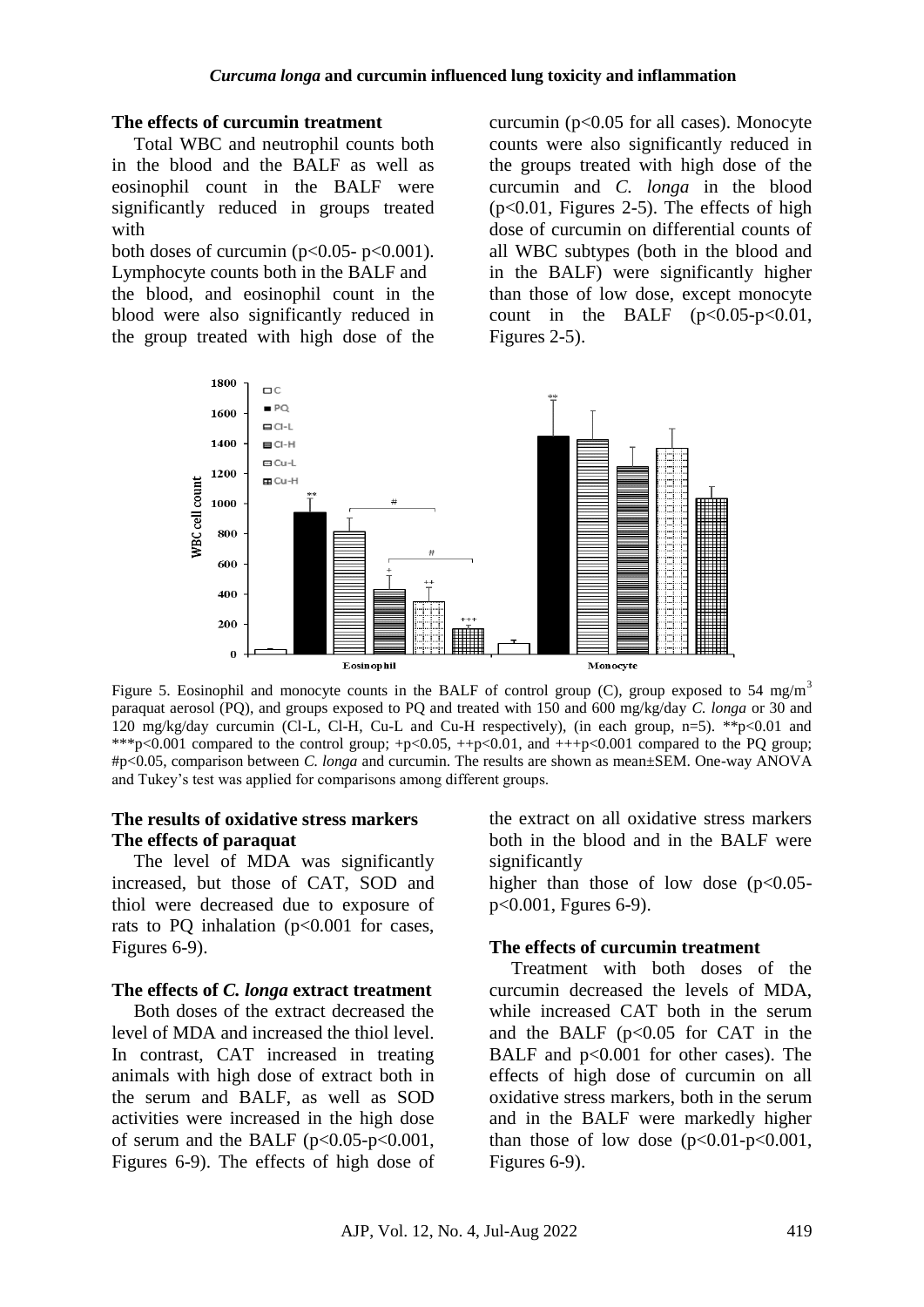

Figure 6. Malondialdehyde (MDA) level in the serum and the BALF of the control group (C), group exposed to 54 mg/m<sup>3</sup> paraquat aerosol (PQ), and groups exposed to PQ and treated with 150 and 600 mg/kg/day *C. longa* or 30 and 120 mg/kg/day curcumin (Cl-L, Cl-H, Cu-L and Cu-H respectively), (in each group, n=5). \*\*\*p<0.001 compared to the control group;  $++p<0.01$  and  $++p<0.001$  compared to the PQ group; \$\$ p<0.01 and \$\$\$, comparison between two doses of *C. longa*, and curcumin; # p<0.05, ## p<0.01, and ### p<0.001, comparison between *C. longa* and curcumin. The results are shown as mean±SEM. One-way ANOVA and Tukey's test was applied for comparisons among different groups.



Figure 7. Thiol level in the serum and the BALF of the control group (C), group exposed to 54 mg/m  $^3$  paraquat aerosol (PQ), and groups exposed to PQ and treated with 150 and 600 mg/kg/day *C. longa* or 30 and 120 mg/kg/day curcumin (Cl-L, Cl-H, Cu-L and Cu-H respectively), (in each group, n=5). \*\*\*p<0.001 compared to the control group;  $++p<0.01$  and  $+++p<0.001$  compared to the PQ group; \$\$ p $<0.01$  and \$\$\$ p $<0.001$ comparison between two doses of *C. longa*, and curcumin; # p<0.05 and ## p<0.01, comparison between *C*. *longa* and curcumin. The results are shown as mean±SEM. One-way ANOVA and Tukey's test was applied for comparisons among different groups.

## **Comparison between the effects of** *C. longa* **and curcumin**

The effects of high dose of curcumin on total and differential WBC in the BALF and the blood except monocyte in the BALF were markedly higher than those of the high

dose of the extract  $(p<0.05-p<0.001)$ . The effects of low dose of curcumin on total WBC and neutrophil both in the blood and the BALF and on eosinophil in the BALF were also higher than those of low dose of the extract  $(p<0.05-p<0.001$ , Figures 2-5).

Treatment with high dose of curcumin improved MDA levels, both in the serum and the BALF, and the serum CAT activity was significantly higher than those of the *C. longa* extract (p<0.5- p<0.001). The effects of high dose of curcumin on the serum thiol content and SOD activity, and its low dose on the BALF thiol level were also significantly higher than corresponding doses of the extract (p<0.05-p<0.001, Figures 5-9).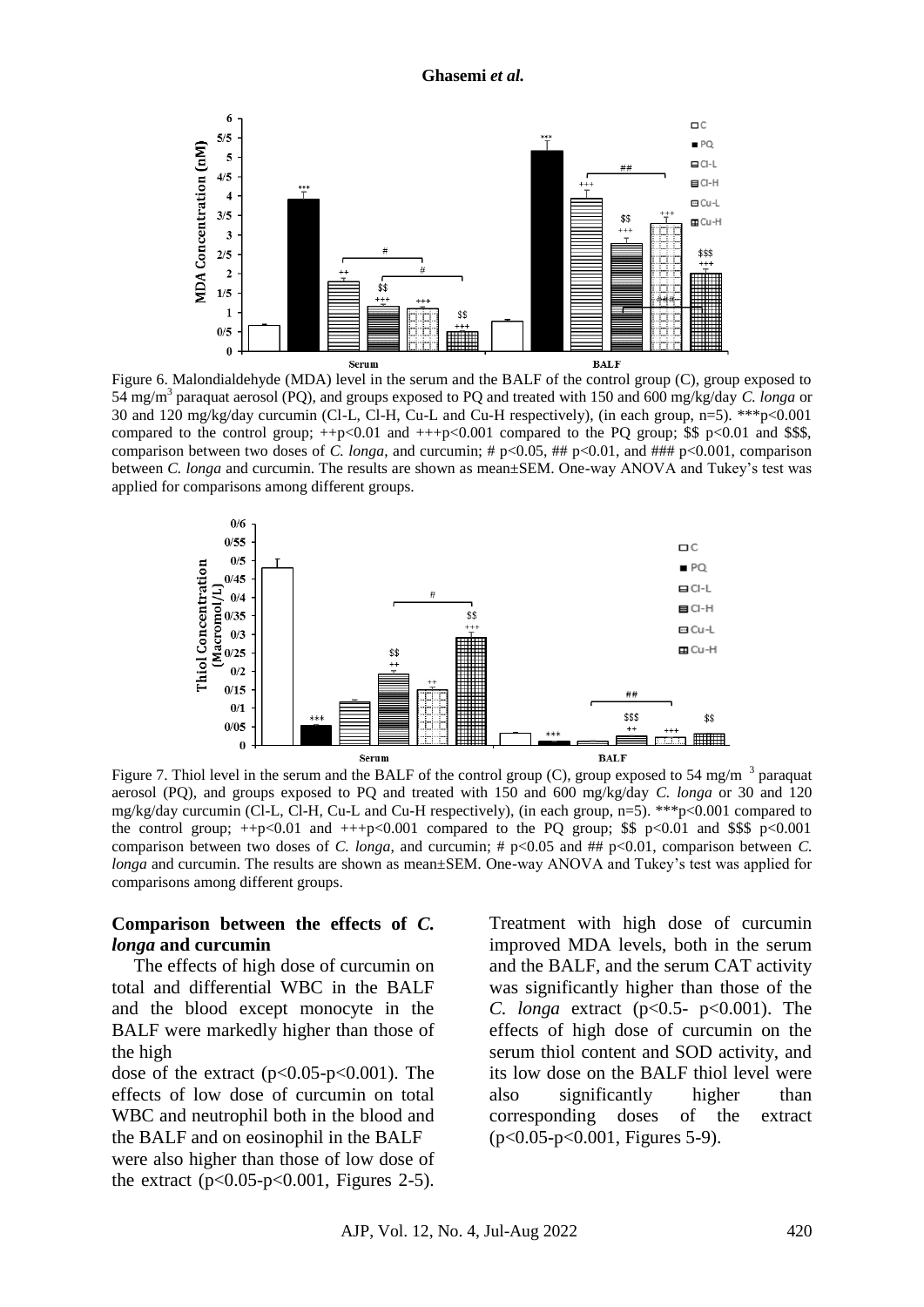#### *Curcuma longa* **and curcumin influenced lung toxicity and inflammation**



<sup>Serum</sup><br>Figure 8. Catalase (CAT) level in the serum and the BALF of the control group (C), group exposed to 54 mg/m<sup>3</sup> paraquat aerosol (PQ), and groups exposed to PQ and treated with 150 and 600 mg/kg/day *C. longa* or 30 and 120 mg/kg/day curcumin (Cl-L, Cl-H, Cu-L and Cu-H respectively), (in each group, n=5). \*\*\*p<0.001 compared to the control group;  $+p<0.05$ ,  $++p<0.001$ , and  $++p<0.001$ , compared to the PQ group; \$ p<0.05 and \$\$\$ p<0.001, comparison between two doses of *C. longa*, and curcumin; #p<0.05 and ##p<0.01, comparison between *C. longa* and curcumin. The results are shown as mean±SEM. One-way ANOVA and Tukey's test was applied for comparisons among different groups.



Figure 9. Superoxide dismutase (SOD) concentration in the serum and the bronchoalveolar lavage fluid (BALF) of the control group (C), group exposed to 54 mg/m<sup>3</sup> paraquat aerosol (PQ), groups exposed to PQ and treated with 150 and 600 mg/kg/day *C. longa* or 30 and 120 mg/kg/day curcumin (Cl-L, Cl-H, Cu-L and Cu-H respectively), (in each group, n=5). \*\*\*p<0.001 compared to the control group; +p<0.05 and +++p<0.001, compared to the PQ group; \$\$p<0.01, \$\$\$p<0.001 comparison between two doses of *C. longa*, and curcumin; ## p<0.01, comparison between *C. longa* and curcumin. The results are shown as mean±SEM. One-way ANOVA and Tukey's test was applied for comparisons among different groups.

### **Discussion**

In this study, the effects of the *C. longa* ethanolic extract and curcumin as the main constituent of the plant, on the total and differential WBC as well as oxidant markers (MDA, thiol, SOD, and CAT) on a rat model of PQ-induced lung and systemic toxic changes were investigated.

Sixteen days exposure of rats to PQ aerosol  $(54 \text{ mg/m}^3)$  inhalation significantly increased the total and differential WBC counts as well as MDA level, but CAT, SOD and thiol levels were significantly decreased both in the blood and the BALF which were in line with previous findings (Amin et al., 2021). However, treatment with the extract of the plant and curcumin. improved WBC (total and differential) counts as well as oxidant markers (MDA, thiol, SOD, and CAT) both in the blood and the BALF.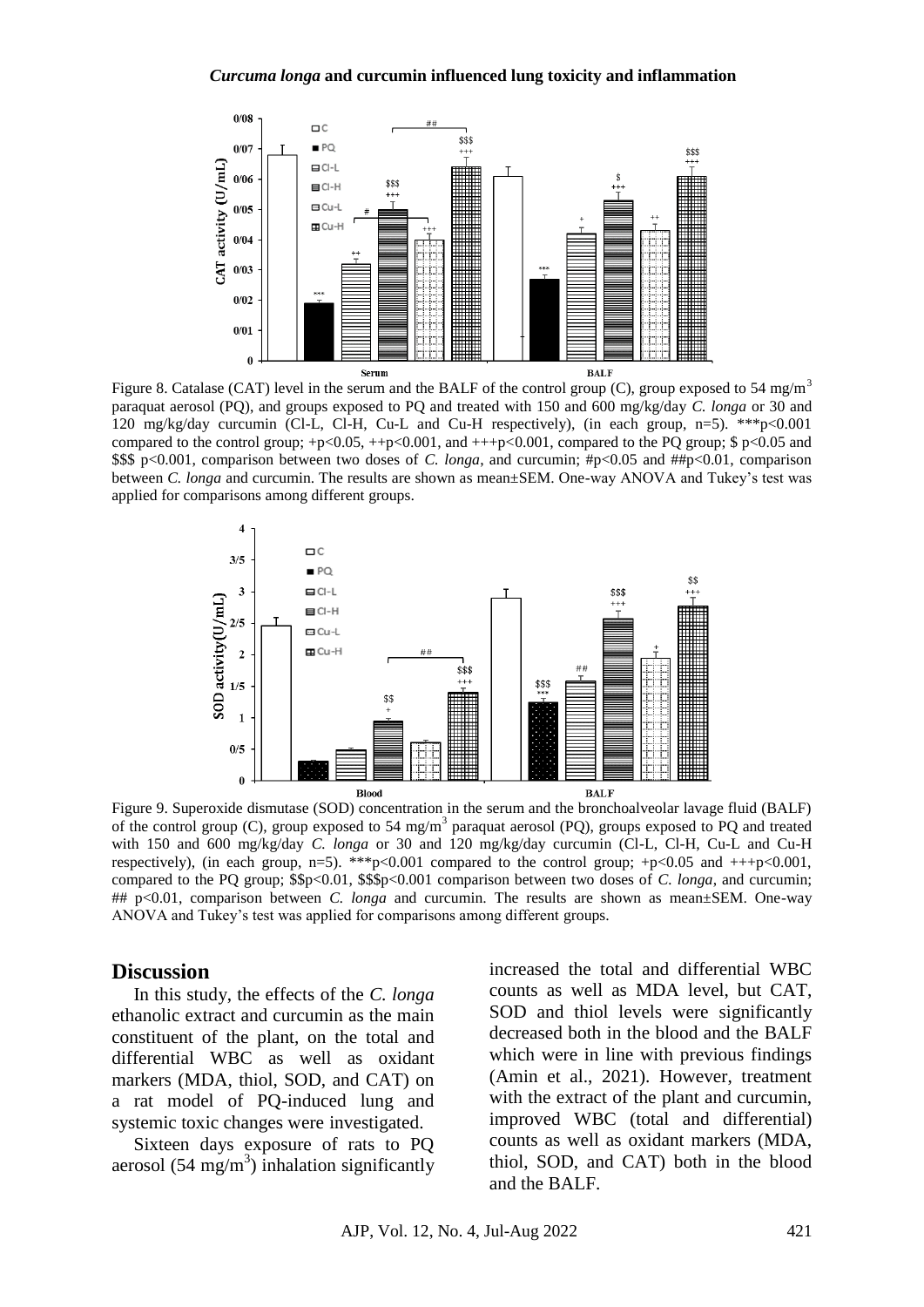Experimental models of PQ toxicity have been proposed as an oxidant-initiated lung and systemic degenerative and inflammatory lesions (Amin et al., 2021; Bus & Gibson, 1984). PQ generates the superoxide anion that resulted in production of more reactive oxygen and toxic oxidative stress biomarkers, which confirmed the present study findings as lung and systemic elevation of MDA and decrease in thiol, SOD, and CAT. Therefore, antioxidant therapy has been considered as a beneficial strategy in the healing and prevention of the toxic effects of PQ (Suntres, 2002). The antioxidant properties of *C. longa* and curcumin against asthma model induced systemic and lung oxidative stress were indicated (Shakeri et al., 2017). In addition, several antioxidant effects including reduction of MDA, CK-MB, LDH activities, and NO metabolites and elevation of SOD, CAT, GSH, GPX and GR have been suggested for *C. longa* in various toxic and inflammatory experimental models and clinical trials (Memarzia et al., 2021).

The findings of inflammation and oxidative stress may show a cause and effect relationship. Elevation of ROS might cause lung and systemic inflammation, which increase and activate eosinophils, neutrophils, monocytes, and macrophages for generation of more ROS (Biswas, 2016; Shakeri et al., 2017). In this study, PQ-induced oxidative stress was in line with total and differential WBC changes.

The results of this study showed that the higher doses of *C. longa* and curcumin were more effective against PQ-induced elevation of WBC (total and differential) and MDA level, and also the reduction of thiol content and antioxidant enzymes in blood and BALF. In most of toxic and inflammatory experimental models the effective dose of *C. longa* or its extract was more than 200 mg/kg and the ethanolic extract was more effective than aqueous extract or *C. longa* powder (Memarzia et al., 2021), which confirmed the result of this study. Moreover, the dose dependent protective effects of both *C. longa* and curcumin on WBC and oxidative stress marker were indicated previously in ovalbumin-induced asthma rat model (Shakeri et al., 2017). The present study findings showed that the higher dose of curcumin (120 mg/kg) had more therapeutic potency than higher dose of *C. long* (600 mg/kg). Therefore, the antioxidant and anti-inflammatory effects of *C. long* might be attributed to curcumin, which is the main constituents of *C. longa*. In previous studies the comparative effects of *Curcuma longa* and curcumin with those of dexamethasone were shown (Shakeri et al., 2017, Boskabady MH et al., 2021) therefore, in the present study a positive group was not performed.

Regarding to the safety of *C. longa* even at high dose and many document addressing its anti-inflammatory and antioxidant effects in clinical trials (Memarzia et al., 2021), thus the plant might be a good candidate to prevent PQ poisoning in clinics.

*C. longa* and curcumin as the main constituent of the plant improved inhaled PQ- induced lung and systemic oxidative stress and inflammation but the effect of curcumin was more prominent. These findings indicate a potential therapeutic effect of *C. longa* and specially curcumin in inhaled PQ-induced lung and systemic oxidative stress and inflammation.

# **Acknowledgment**

Research Council of MUMS financially supported this work by a research grant (Code: 961810), Mashhad, Iran.

# **Conflicts of interest**

The authors have declared that there is no conflict of interest.

# **References**

Amin F, Roohbakhsh A, Memarzia A, Kazerani HR, Boskabady MH. 2021. Immediate and late systemic and lung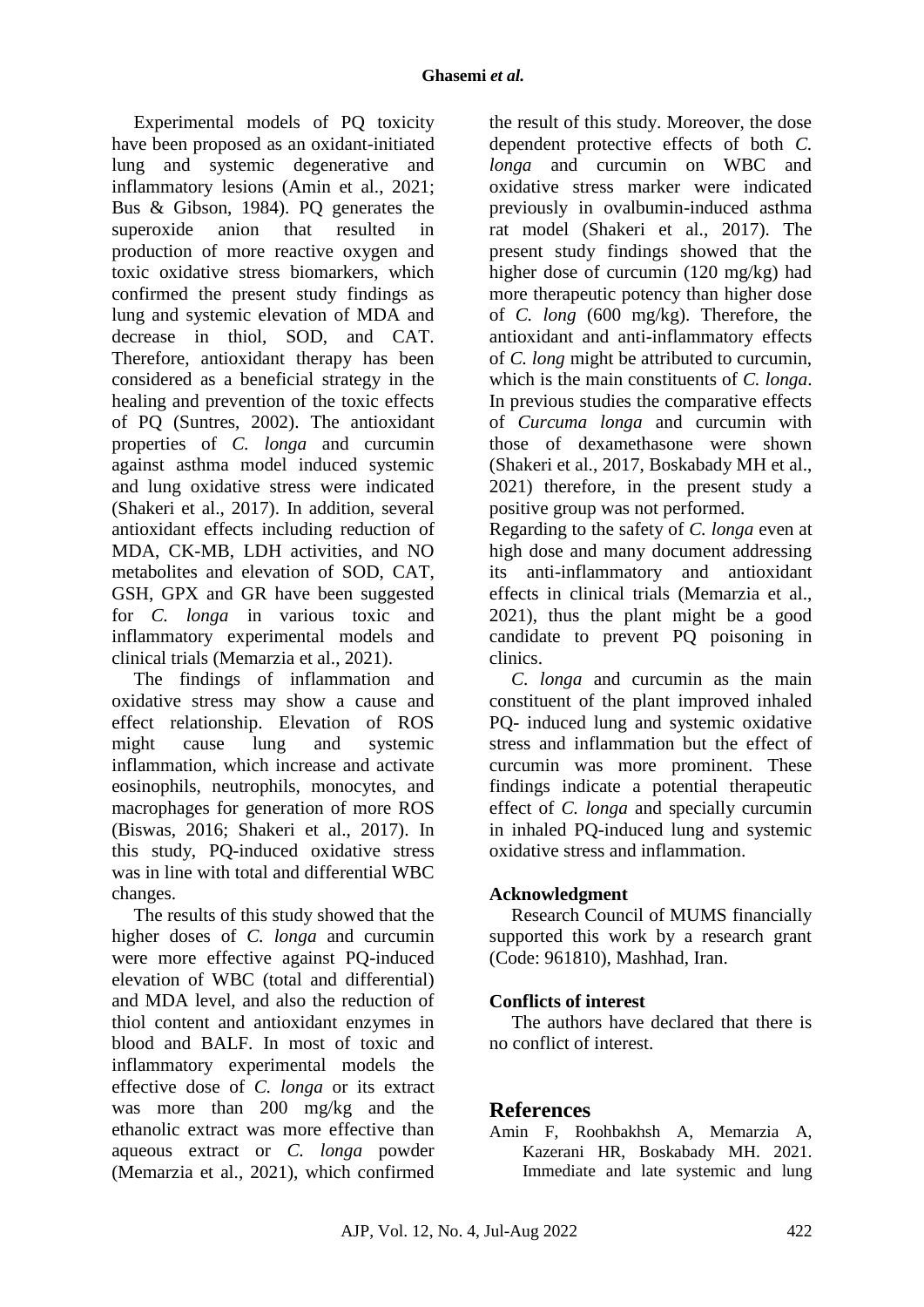effects of inhaled paraquat in rats. J Hazard Mater, 415: 125633.

- Biswas SK. 2016. Does the interdependence between oxidative stress and inflammation explain the antioxidant paradox? Oxidative Oxid Med Cell Longev, 2016: 1-9.
- Boskabady MH, Amin F, Shakeri F. 2021. The effect of *Curcuma longa* on inflammatory mediators and immunological, oxidant, and antioxidant biomarkers in asthmatic rats. Evid Based Complement Alternat Med, 2021: 4234326.
- Boskabady M, Marefati N, Farkhondeh T, Shakeri F, Farshbaf A, Boskabady MH. 2018. The effect of environmental lead exposure on human health and the contribution of inflammatory mechanisms, a review. Environ Int, 120: 404-420.
- Bus JS, Gibson JE. 1984. Paraquat: model for oxidant-initiated toxicity. Environ Health Perspect, 55: 37-46.
- Chainani-Wu N. 2003. Safety and antiinflammatory activity of curcumin: a component of tumeric (Curcuma longa). J Altern Complement Med, 9: 161-168.
- Chen ES, Melton GB, Wasserman RC, Rosenau PT, Howard DB, Sarkar IN. 2015. Mining and visualizing family history associations in the electronic health record: a case study for Pediatric Asthma. AMIA Annu Symp Proc, 2015: 396-405.
- Chen KG, Valencia JC, Gillet JP, Hearing VJ, Gottesman MM. 2009. Involvement of ABC transporters in melanogenesis and the development of multidrug resistance of melanoma. Pigment Cell Melanoma Res, 22: 740-749.
- De Maglia Botella J, Belenguer JT. 2000. Paraquat poisoning. A study of 29 cases and evaluation of the effectiveness of the" Caribbean scheme". Medicina clinica, 115: 530-533.
- Debjit Bhowmik C, Kumar K, Chandira M, Jayakar B. 2009. Turmeric: a herbal and traditional medicine. Arch Appl Sci Res,  $1: 86-108$
- Dinis-Oliveira R, Duarte J, Sanchez-Navarro A, Remiao F, Bastos M, Carvalho F. 2008. Paraquat poisonings: mechanisms of lung toxicity, clinical features, and treatment. Crit Rev Toxicol, 38: 13-71.
- Emami B, Shakeri F, Ghorani V, Boskabady

MH. 2017. Relaxant effect of *Curcuma longa* on rat tracheal smooth muscle and its possible mechanisms. Pharm Biol, 55: 2248-2258.

- Hu X, Liang Y, Zhao H, Zhao M. 2019. Effects of AT-RvD1 on paraquat-induced acute renal injury in mice. Int Immunopharmacol, 67: 231-238.
- Jurenka JS. 2009. Anti-inflammatory properties of curcumin, a major constituent of Curcuma longa: a review of preclinical and clinical research. Altern Med Rev, 14: 141-153.
- Kim Sj, Gil HW, Yang JO, Lee EY, Hong SY. 2008. The clinical features of acute kidney injury in patients with acute paraquat intoxication. Nephrol Dial Transplant, 24: 1226-1232.
- Kocher A, Schiborr C, Behnam D, Frank J. 2015. The oral bioavailability of curcuminoids in healthy humans is markedly enhanced by micellar solubilisation but not further improved by simultaneous ingestion of sesamin, ferulic acid, naringenin and xanthohumol. J Funct Foods, 14: 183-191.
- Koffler L, Roshong S, Kyu Park I, Cesen‐ Cummings K, Thompson DC, Dwyer‐ Nield LD, Ruch RJ. 2000. Growth inhibition in G1 and altered expression of cyclin D1 and p27kip‐1 after forced connexin expression in lung and liver carcinoma cells. Mol Cell Biochem, 79: 347-354.
- Kumar P, Mishra S, Malik A, Satya S. 2011. Insecticidal properties of Mentha species: a review. Ind Crops Prod, 34: 802-817.
- Memarzia A, Khazdair MR, Behrouz S, Gholamnezhad Z, Jafarnezhad M, Saadat S, Boskabady MH. 2021. Experimental and clinical reports on anti-inflammatory, antioxidant, and immunomodulatory effects of *Curcuma longa* and curcumin, an updated and comprehensive review. Biofactors, 47: 311-350.
- Memarzia A, Saadat S, Behrouz S, Boskabady MH. 2021. *Curcuma longa* and curcumin affect respiratory and allergic disorders, experimental and clinical evidence: A comprehensive and updated review. Biofactors, 21.
- Morán J M, Ortiz‐Ortiz MA, Ruiz‐Mesa LM, Fuentes JM. 2010. Nitric oxide in paraquat‐mediated toxicity: A review. J Biochem Mol Toxicol, 24: 402-409.